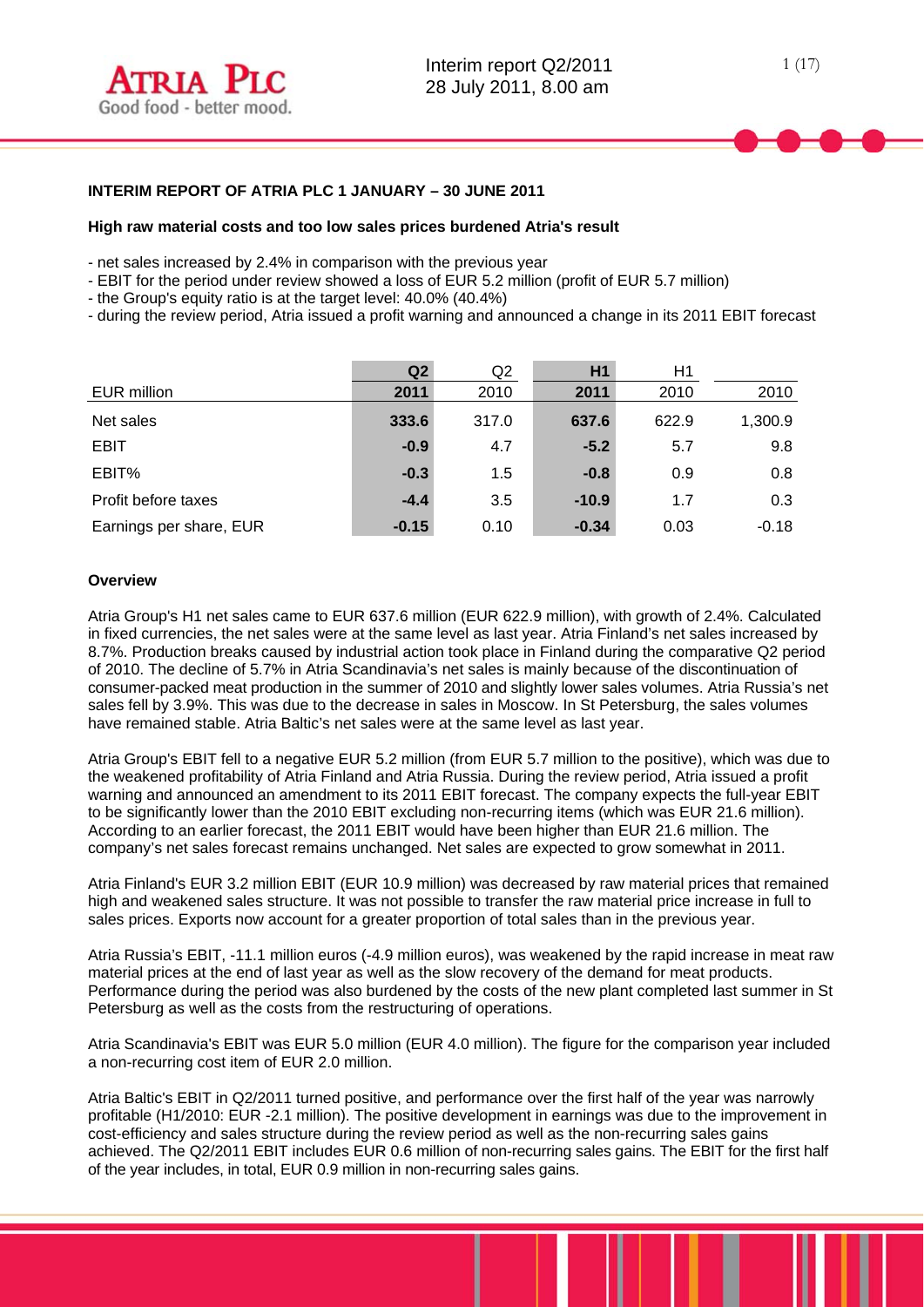

2 (17)

The operating cash flow stood at EUR 8.8 million (EUR 3.6 million) and cash flow from investments at EUR -17.5 million (EUR -28.8 million). The Group's free cash flow was EUR -8.7 million (EUR -25.2 million). Net interest-bearing liabilities came to EUR 424.4 million, with growth of EUR 13.0 million from year end. Atria Scandinavia concluded an agreement with Nordea Finans Sverige AB concerning sale of trade receivables. This decreased the company's trade receivables by, in total, EUR 15.0 million at the end of the review period.

In January, Atria Plc made a decision to invest approximately EUR 26 million in building and renovating the Kauhajoki bovine slaughterhouse and cutting plant. Atria Plc also bought the shares of Kauhajoen Teurastamokiinteistöt Oy held by Itikka Co-operative. The final purchase price was EUR 6.1 million.

In the first half of the year, Atria Finland launched two efficiency improvement programmes: for efficiency improvements in bovine slaughtering and Nurmo production plant development. The total annual cost savings from these measures amount to approximately EUR 10 million and will start materialising during 2011, to be fully materialised no later than the beginning of 2013.

The reorganisation of production started by Atria Russia in 2010 is progressing according to plan. Meat product production will be centralised, moving from the Moscow and Sinyavino plants to the new Gorelovo plant, in St Petersburg. The annual cost savings are projected to be EUR 6 million and should begin to materialise during 2012. The savings will be fully realised as of the beginning of 2013.

During the review period, Atria Scandinavia continued to enhance its operations' efficiency by automating the production process for black pudding. Production of black pudding is to be transferred from the Saltsjö-Boo plant, in Stockholm, to Tranås. The efficiency improvement programme is expected to generate annual cost savings of approximately EUR 1.0 million. The savings will be fully realised as of the beginning of 2012.

Juha Gröhn was appointed as Atria Plc's CEO with effect from 18 March 2011, after Matti Tikkakoski left his position at the beginning of March. The lump-sum severance payment including social expenses, in the amount of EUR 0.8 million, was recorded in the result for the first quarter. At the same time, the composition and management model of Atria Plc's management group were simplified.

As of 1 May 2011, the composition of Atria Plc's management group is as follows:

- Juha Gröhn, CEO
- Juha Ruohola, Deputy CEO and Group Vice President
- Mika Ala-Fossi, Executive Vice President, Atria Finland
- Tomas Back, Executive Vice President, Atria Scandinavia
- Jarmo Lindholm, Executive Vice President, Atria Russia
- Rauno Väisänen, Executive Vice President, Atria Baltic
- Heikki Kyntäjä, CFO
- Kirsi Matero, Group Vice President, Human Resources

The members of the management group report to Juha Gröhn, CEO, Atria Plc.

### **Key indicators**

| <b>EUR million</b>                  | 30.6.11 | 30.6.10 | 31.12.10 |
|-------------------------------------|---------|---------|----------|
|                                     |         |         |          |
| Shareholders' equity per share, EUR | 15.02   | 15.90   | 15.68    |
| Interest-bearing liabilities        | 432.7   | 444.1   | 429.9    |
| Equity ratio, %                     | 40.0    | 40.4    | 40.2     |
| Gearing, %                          | 101.3   | 98.3    | 96.4     |
| Net gearing, %                      | 99.3    | 95.8    | 92.2     |
| Gross investments in fixed assets   | 24.4    | 27.1    | 46.2     |
| Gross investments, % of net sales   | 3.8     | 4.4     | 3.5      |
| Average number of employees (FTE)   | 5.642   | 5.812   | 5.812    |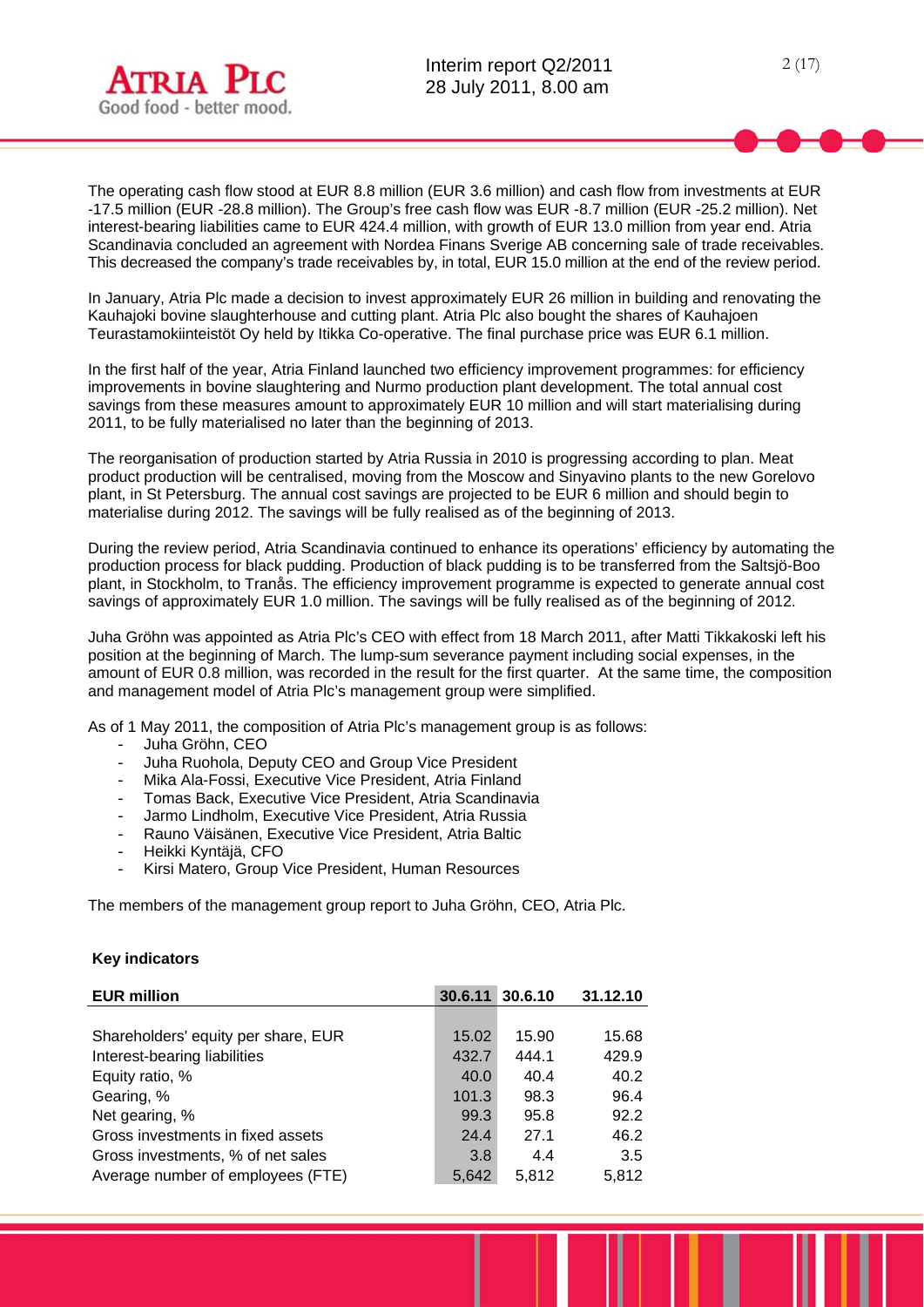## **Atria Finland 1 January – 30 June 2011**

|             | Q <sub>2</sub> | Q <sub>2</sub> | H1    | H1    |       |
|-------------|----------------|----------------|-------|-------|-------|
| EUR million | 2011           | 2010           | 2011  | 2010  | 2010  |
| Net sales   | 203.0          | 178.9          | 389.3 | 358.0 | 767.8 |
| <b>EBIT</b> | 2.6            | 6.0            | 3.2   | 10.9  | 30.7  |
| EBIT %      | 1.3            | 3.4            | 0.8   | 3.0   | 4.0   |

**Atria Finland**'s H1 net sales increased by 8.7% year on year. The net sales for the comparative period were weakened by the industrial action in the food sector last spring. The EBIT for H1 weakened significantly from the previous year's level. The reason for the weak EBIT was raw material prices, which remained high, in combination with the weakened sales structure. Exports now account for a greater proportion of total sales than they did in the previous year. It was not possible to transfer the raw material price increase in full to sales prices during the period under review. Stocks were cleared during the first half of the year, and stocks are currently at a satisfactory level.

The situation in the Finnish pork market continued to be difficult in the first part of the year. Prices of cereals and feed have remained high, which has led to a decrease in the profitability of domestic meat production. To ensure the availability of meat raw material, the producer prices that Atria paid were 7.3% higher, on average, than in the equivalent period in the previous year, taking into account all types of meat. Atria brand meat products are produced of domestic Finnish meat.

The Kauhajoki bovine slaughterhouse investment is progressing according to the original schedule. As part of the investment, Atria also bought the shares of Kauhajoen Teurastamokiinteistöt Oy held by Itikka Co-operative. The purchase price was EUR 6.1 million.

During the first part of the year, Atria Finland launched two efficiency improvement programmes: for increasing the efficiency of bovine slaughtering and for developing the Nurmo production plant. The total annual cost savings from these measures will be approximately EUR 10 million, which will start materialising during 2011. The savings will have materialised in full by the beginning of 2013, at the latest.

During the period under review, the employer–employee negotiations connected with the Nurmo development programme were completed. The negotiations concluded with the layoff of 93 employees. Of these, pension arrangements were made with 21.

Atria estimates that the total value of the market has increased by a few percentage points since the equivalent period in the previous year. Atria lost some of its market share over the course of the full period, but toward the end of the period (in Q2), it strengthened its market position. According to Atria's estimates, the company's market share during H1 was approximately 25%. The launch of the new Atria Kulinaari coldcut products was successful, and the summer grilling season's sales began as expected.

In May, Atria launched an advertising campaign for domestic Atria meats. The campaign aims to give Finnish consumers reasons for placing domestic meat in the shopping basket. The campaign, called 'Susi naudan vaatteissa' (meaning 'Wolf in beef's clothing') was a success and sparked lively public discussion about food being domestic and safe.

The responsibility-oriented projects in the Atria Handprint programme progressed according to plan. The objective of the project, connected with reducing the use of additives, is to abandon the use of monosodium glutamate (MSG) by 2012. The use of other additives too has been systematically reduced in all Atria products.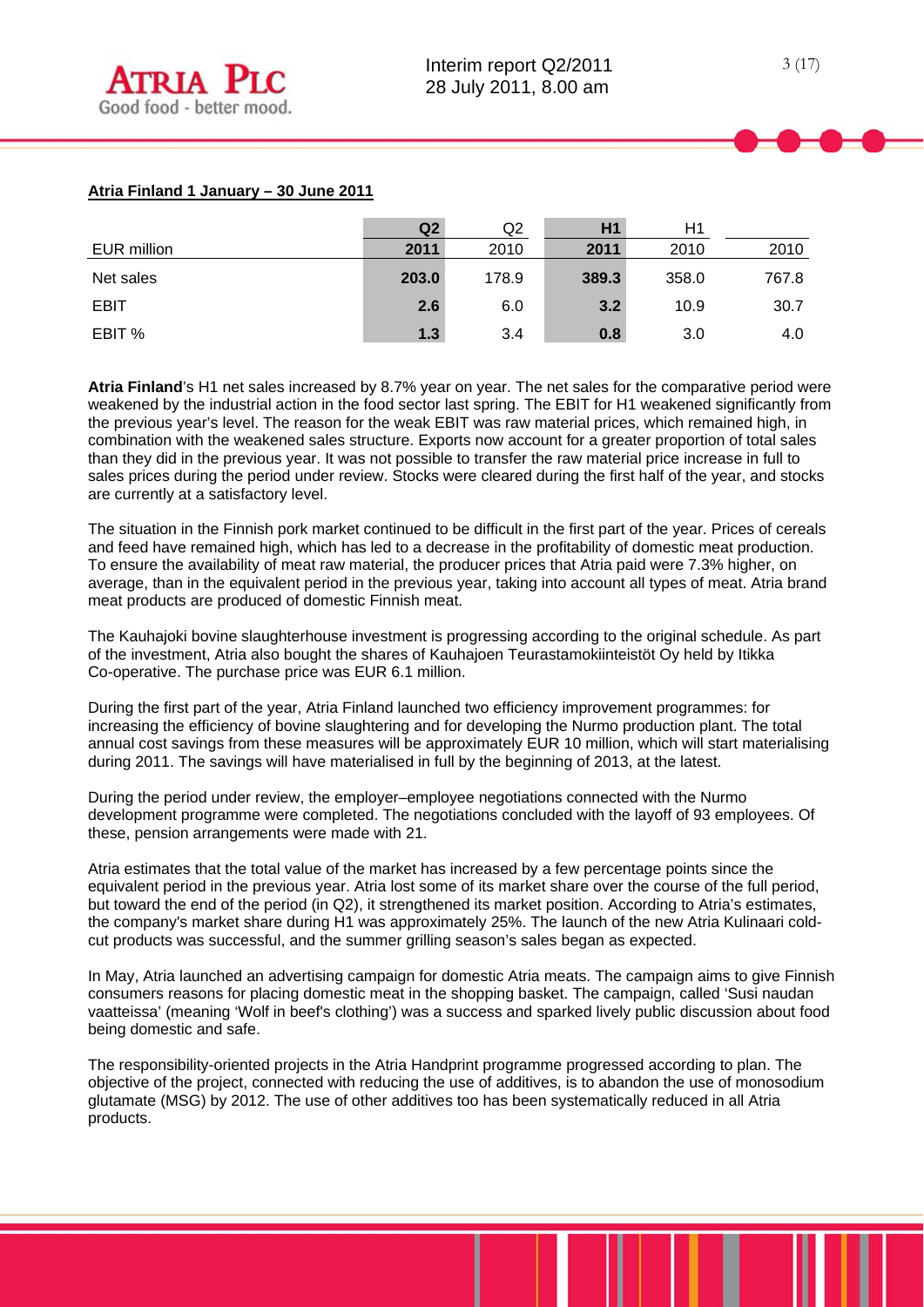# **Atria Scandinavia 1 January – 30 June 2011**

|             | Q2   | Q2   | H1    | H1    |       |
|-------------|------|------|-------|-------|-------|
| EUR million | 2011 | 2010 | 2011  | 2010  | 2010  |
| Net sales   | 95.8 | 99.7 | 183.6 | 194.7 | 391.6 |
| <b>EBIT</b> | 2.7  | 3.3  | 5.0   | 4.0   | 13.9  |
| EBIT%       | 2.8  | 3.3  | 2.7   | 2.1   | 3.5   |

**Atria Scandinavia**'s net sales decreased by 5.7% in comparison with H1 of last year. In local-currency terms, net sales fell by 12.6%. The main reason for the decreased net sales is the discontinuation of the production of consumer-packed meat in summer 2010. The EBIT for H1 was EUR 5.0 million (EUR 4.0 million). The H1/2010 EBIT includes EUR 2.0 million of non-recurring costs related to the shutdown of the Årsta plant.

The total value of the Swedish market for Food Service products increased slightly in the first part of the year. Sales of Atria's Food Service products have grown by about three per cent year on year.

The cold-cut and sausage market in the Swedish retail trade has contracted slightly year on year. In Q2/2011, Atria managed to increase its market share in Lönneberga cold-cut products in the contracting market through a highly visible launch campaign. Atria lost some of its market share for sausages after its withdrawal from unprofitable products (Source: ACNielsen).

During the period under review, the development and efficiency improvement programme for Atria Scandinavia's operations progressed as planned. The Saltsjö-Boo plant will be shut down in the autumn, and production of black pudding will be transferred to the Tranås production plant. The efficiency improvement programme is expected to generate annual cost savings of approximately EUR 1.0 million. The savings will be fully realised as of the beginning of 2012.

In the current year, several responsibility projects have been launched in Atria's Handprint programme. For example, the Skene and Tranås plants have started using renewable fuels as a result of projects related to reduction in environmental impact. These measures will reduce carbon dioxide emissions by approximately 500 tons per year.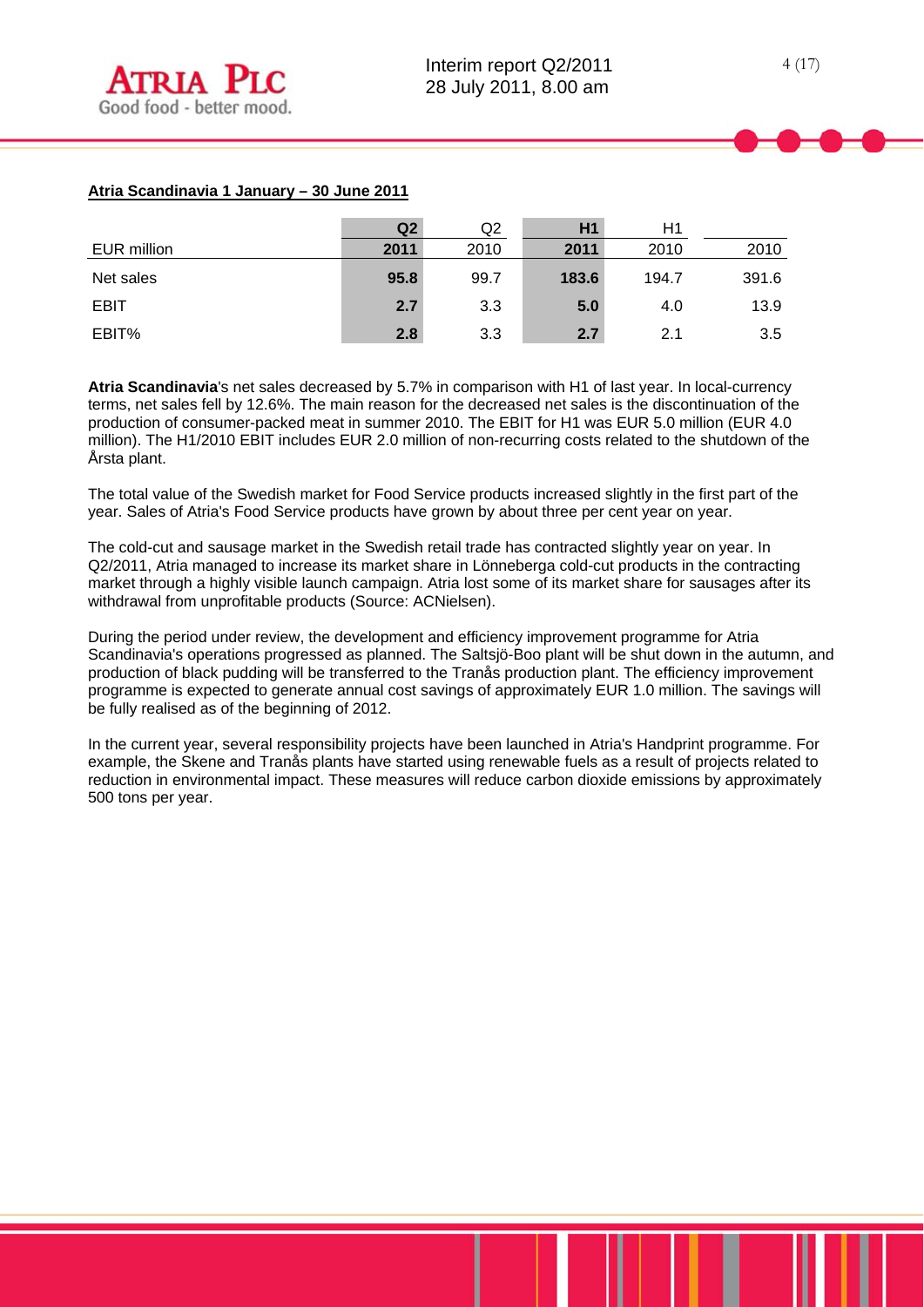## **Atria Russia 1 January – 30 June 2011**

|                    | Q2      | Q2     | H1      | H1     |         |
|--------------------|---------|--------|---------|--------|---------|
| <b>EUR million</b> | 2011    | 2010   | 2011    | 2010   | 2010    |
| Net sales          | 32.5    | 34.4   | 60.8    | 63.3   | 129.2   |
| <b>EBIT</b>        | $-5.6$  | $-2.7$ | $-11.1$ | $-4.9$ | $-27.9$ |
| EBIT%              | $-17.1$ | $-7.8$ | $-18.3$ | $-7.7$ | $-21.6$ |

**Atria Russia**'s net sales for H1 decreased by 3.9% year on year. This was due to the decrease in sales in Moscow. The Russian rouble strengthened against the euro. In local-currency terms, net sales saw a year-on-year decrease of 2.2%.

The H1 EBIT was a negative EUR -11.1 million (EUR -4.9 million). The performance in the course of the period under review was weighed down by the rapid increase in meat raw material prices at the end of last year as well as the slow recovery of the demand for meat products. Performance during the period was burdened also by the costs of the new plant completed last summer in St Petersburg as well as the costs from the restructuring of operations.

The market is slowly recovering after the slump that started in 2009. Toward the end of 2010, the prices of meat raw material rose by approximately 30%, and the price level remained high throughout the first part of the year. It has not been possible to increase sales prices to match the rise in raw material costs.

According to Atria's estimates, Atria's market share in the St Petersburg retail trade has remained stable. Atria is the clear market leader in St Petersburg, with a share of approximately 20%. In Moscow, Atria's market share has weakened somewhat and is around two per cent.

The performance of Campofarm, a pork farm owned by Atria, was weighed down by the continuously high feed costs. This will weaken Campofarm's performance for the remainder of the year.

The development programme launched in 2010 with the aim of improving profitability and ensuring efficient use of production capacity is progressing according to schedule. Meat product production in the Moscow and Sinyavino plants will be centralised at the new Gorelovo plant, in St Petersburg. This arrangement enables Atria to increase the productivity of its entire production structure and make full use of the modern, efficient process technology at the new Gorelovo facility. The measures to improve efficiency will reduce the number of Atria personnel by about 300. The annual cost savings are forecast to be EUR 6 million, to begin to materialise during 2012. The savings will have been fully realised as of the beginning of 2013.

As part of the Atria Handprint programme, Atria Russia has paid attention to the appearance of product packages and to providing customers with clear and informative product information on the packages. New packaging labels have been introduced for sausage packages.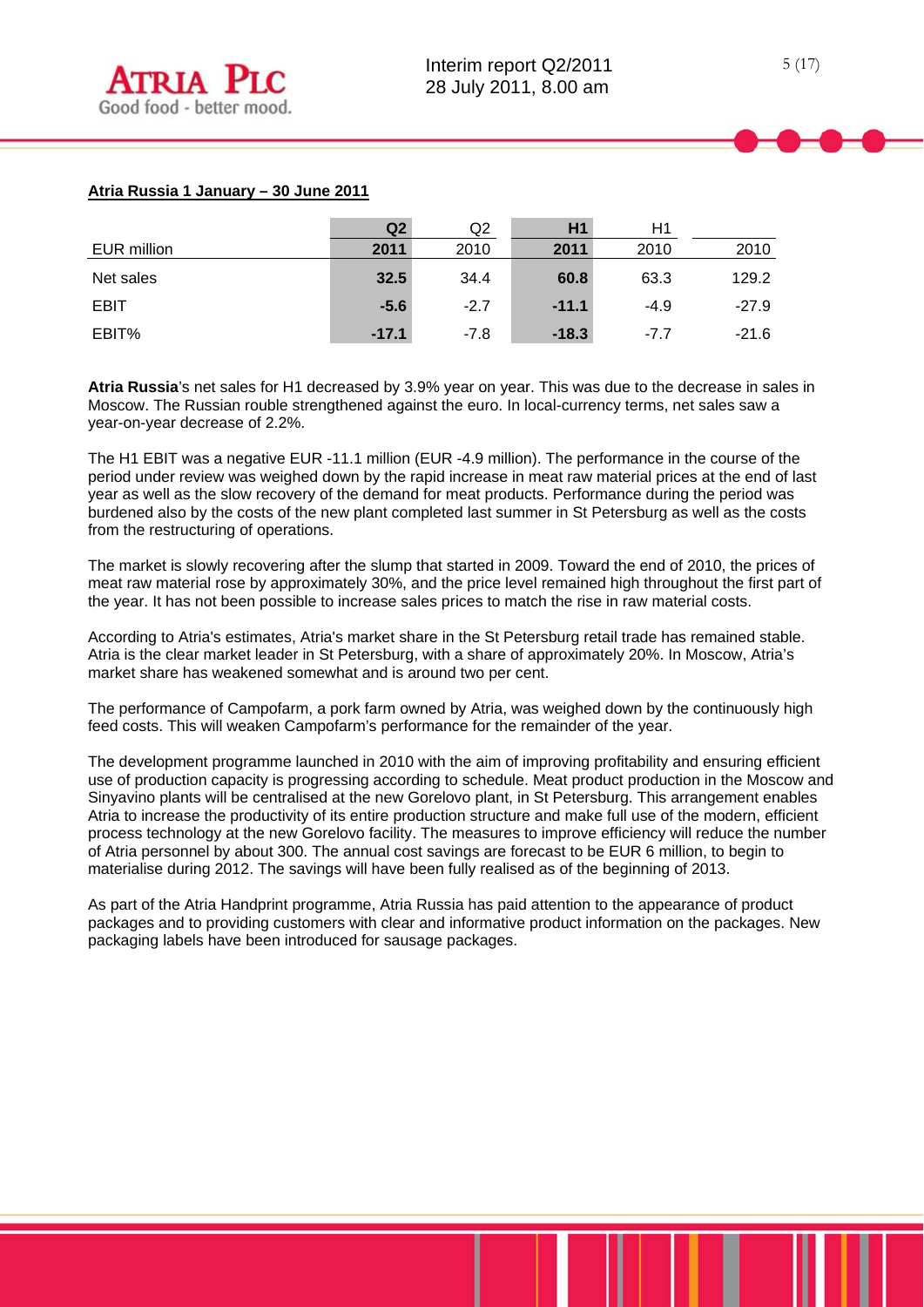## **Atria Baltic 1 January – 30 June 2011**

|             | Q2   | Q2     | H <sub>1</sub> | H1      |         |
|-------------|------|--------|----------------|---------|---------|
| EUR million | 2011 | 2010   | 2011           | 2010    | 2010    |
| Net sales   | 9.1  | 9.8    | 17.3           | 17.5    | 35.0    |
| <b>EBIT</b> | 0.2  | $-0.8$ | 0.0            | $-2.1$  | $-3.7$  |
| EBIT%       | 2.5  | $-8.2$ | 0.1            | $-12.0$ | $-10.5$ |

Atria's net sales in Estonia remain at the same level as that seen last year. The positive development of earnings was due to the improvement in cost-efficiency and sales structure during the review period as well as the gains achieved in non-recurring sales. The Q2/2011 EBIT includes EUR 0.6 million in non-recurring gain on the sale of fixed assets. The EBIT for the first half of the year includes, in total, EUR 0.9 million in non-recurring sales gains. The earnings development of the company's primary production was burdened by increased cereal and feed prices.

The Estonian food market has recovered, and demand showed an upward trend in the first half of the year. The value of meat and meat product sales is clearly increasing. In H1/2011, Atria's market share has increased for sausages but decreased for meat products and cold cuts (source: ACNielsen).

Atria has launched many new products especially for the summer season, and the proportion of total sales accounted for by new products has risen. The new packaging of fresh meat and uncooked sausages were received favourably by the market.

In Estonia, Atria's Handprint programme focuses on improvement of the personnel's working conditions, safety at work, and internal communications. One of the outcomes of an internal job satisfaction survey was the setting up of a comprehensive training programme for the personnel. Personnel training under the new product leadership strategy was carried out through informational meetings and discussion events for the personnel.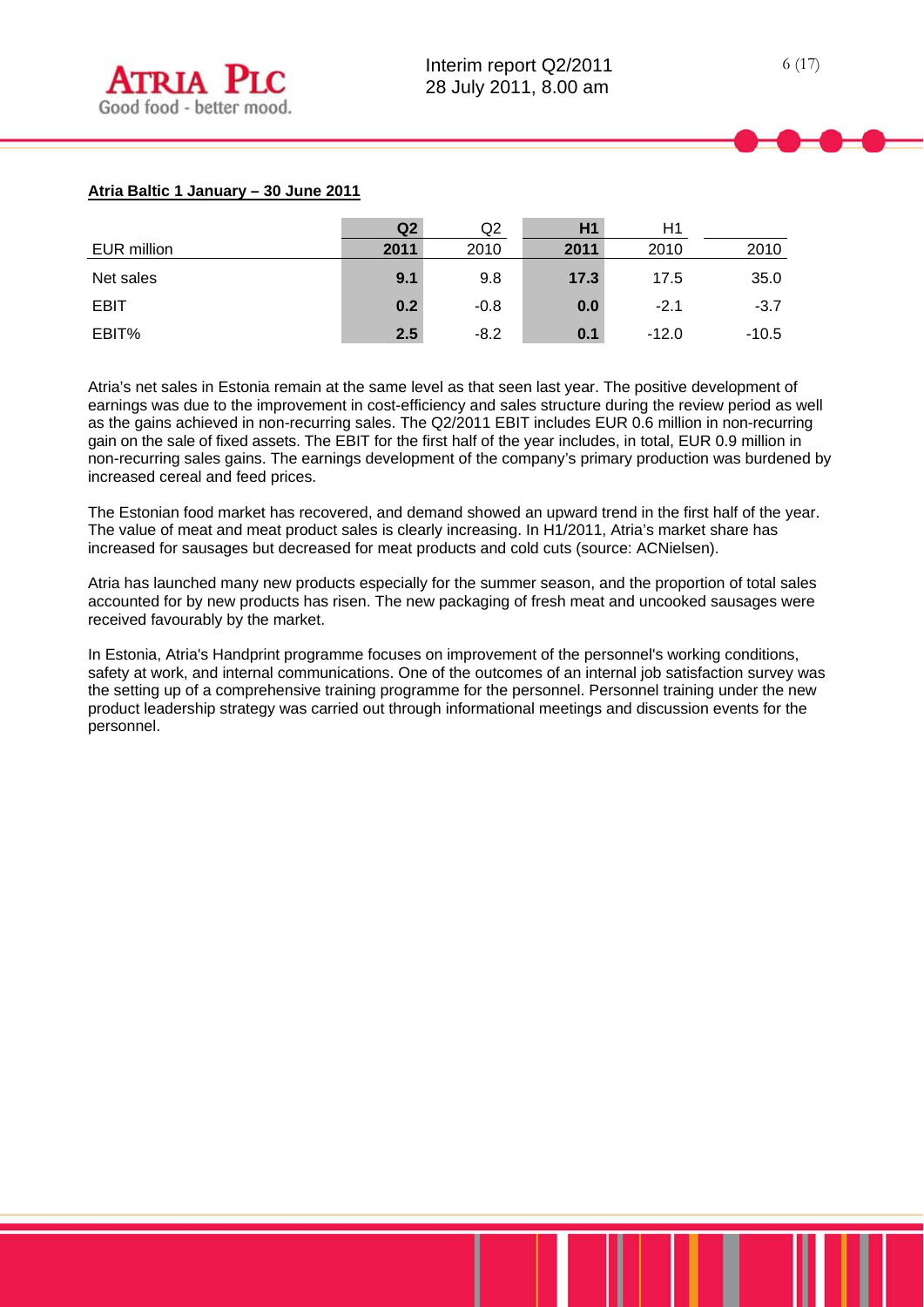

### **Financing, cash flow, investments, and equity ratio**

In April, Atria Plc took out two single-payment seven-year loans, totalling EUR 50 million. The goal with the new loans was to ensure sufficiently long average maturity of the loan portfolio. As of 30 June 2011, the amount of undrawn committed credit facilities stands at EUR 154.8 million (EUR 104.6 million).

The Group's free cash flow (operating cash flow less cash flow from investments) during the review period was EUR 8.7 million to the negative (EUR -25.2 million). Net interest-bearing liabilities amounted to EUR 424.4 million, with growth of EUR 13.0 million from year end. The Group's investments during the period totalled EUR 24.4 million (EUR 27.1 million). The equity ratio was at the year-end level: 40.0%.

Atria Scandinavia concluded an agreement with Nordea Finans Sverige AB concerning the sale of trade receivables. That agreement decreased the company's trade receivables by, in total, EUR 15.0 million at the end of the review period.

### **Personnel (FTE)**

The Group had an average of 5,642 (5,812) employees during the period (FTE). Personnel by business areas:

| Atria Finland     |     | $2,154$ $(2,035)^{*}$ |
|-------------------|-----|-----------------------|
| Atria Scandinavia |     | 1,180 (1,267)         |
| Atria Russia      |     | 1,896 (2,015)         |
| Atria Baltic      | 412 | (495)                 |

\* In spring 2010, the industrial action in the food sector reduced Atria Finland's average number of employees (FTE).

### **Atria Plc's administration**

Juha Gröhn was appointed as Atria Plc's CEO with effect from 18 March 2011, after Matti Tikkakoski left his position at the beginning of March. At the same time, the composition and management model of Atria Plc's management group were simplified. As of 1 May 2011, the composition of Atria Plc's management group is as follows:

- Juha Gröhn, CEO
- Juha Ruohola, Deputy CEO and Group Vice President
- Mika Ala-Fossi, Executive Vice President, Atria Finland
- Tomas Back, Executive Vice President, Atria Scandinavia
- Jarmo Lindholm, Executive Vice President, Atria Russia
- Rauno Väisänen, Executive Vice President, Atria Baltic
- Heikki Kyntäjä, CFO
- Kirsi Matero, Group Vice President, Human Resources

The members of the management group report to Juha Gröhn, CEO, Atria Plc.

In its organisation meeting following the Annual General Meeting, the Atria Plc Supervisory Board re-elected retiring member of the Board Martti Selin. Ari Pirkola was appointed as chairman of the Supervisory Board and Seppo Paavola as deputy chairman. Chairman of the Board Martti Selin and Deputy Chairman of the Board Timo Komulainen were appointed to serve again.

The Atria Plc Board of Directors now has the following members: Chairman of the Board Martti Selin; Deputy Chairman Timo Komulainen; and members Tuomo Heikkilä, Esa Kaarto, Maisa Romanainen, and Harri Sivula.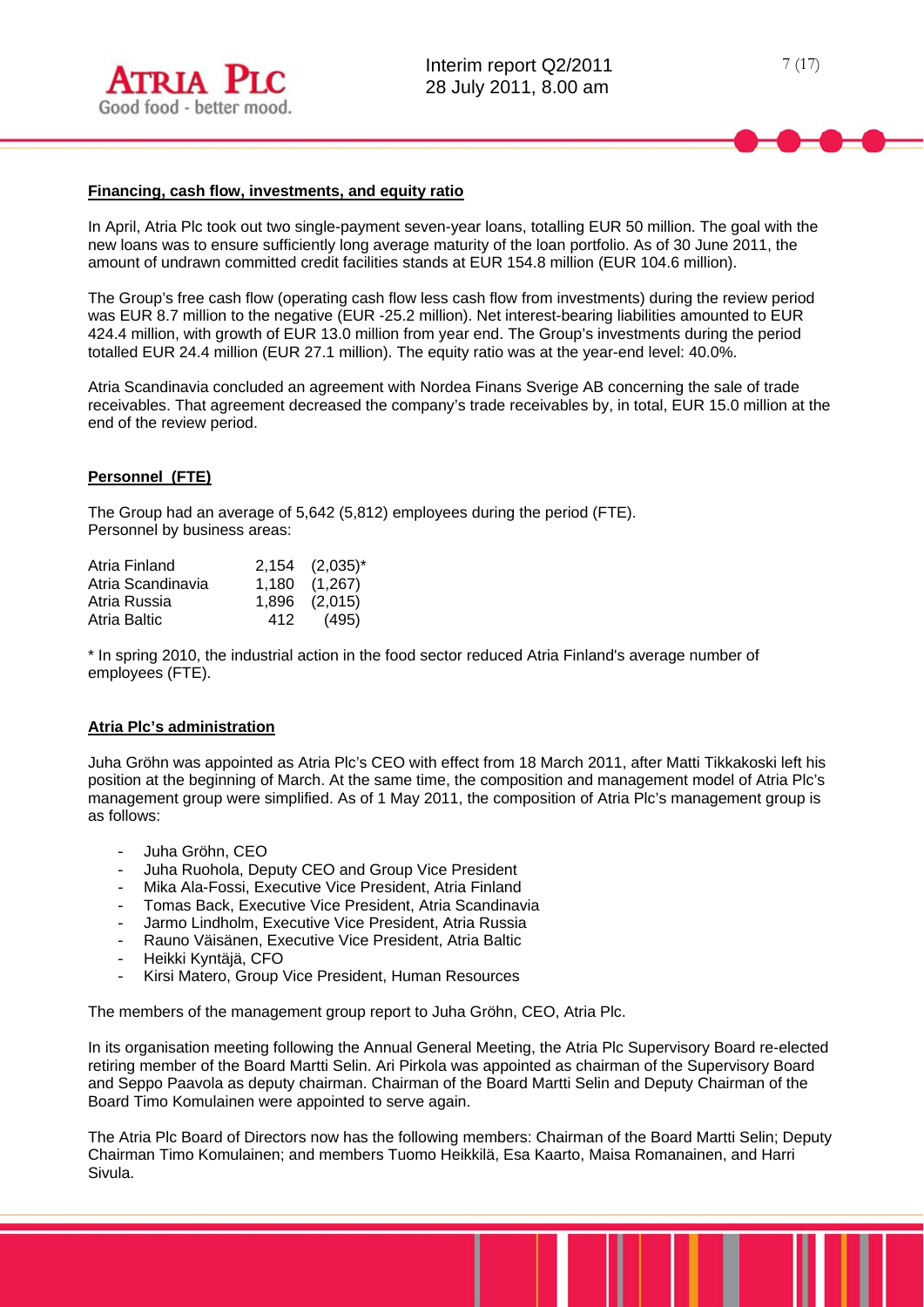

### **Short-term business risks**

l

No significant changes have occurred in Atria Group's short-term business risks in comparison with the risks described in the financial statements for 2010.

## **Outlook for the future**

Atria Plc announced an amendment to its 2011 EBIT forecast during the period under review. The company expects the full-year EBIT to be significantly lower than the 2010 EBIT excluding non-recurring items (which came to EUR 21.6 million). According to an earlier forecast, the 2011 EBIT figure would have been higher than EUR 21.6 million. The company's net sales forecast remains unchanged, with net sales expected to grow somewhat in 2011.

The key source of uncertainty in terms of growth in net sales is the difficult market situation in Russia. Tightening competition may also slow down sales growth.

Atria Finland's unexpectedly weak performance hampers the performance of the whole Group. Atria Finland's performance has been weakened by the sharp rise in prices of key raw materials in meat production as well as the market situation for pork remaining difficult. The price development for raw materials will be significant for the Group's performance in the latter part of the year also in other business areas.

The meat raw material market should stabilise in 2011 from the situation in 2010. However, there is still pressure to raise meat raw material prices, e.g. due to the increased costs of energy and animal feed. Consequently, prices of end products can be expected to rise throughout the remainder of the year in all of Atria's business areas. Consumption of food is expected to grow slightly in Finland, Sweden, Denmark, and Estonia. Atria estimates that total Russian demand for food products has started to grow moderately and will continue to be slow in 2011.

Implementation of the product leadership strategy is progressing according to plan. Highly visible launch campaigns will be carried out in various fields of business in 2011.

Atria has initiated profitability improvement measures in various business areas in 2010 and 2011. These measures will generate annual cost savings totalling EUR 17 million. The savings will begin to materialise during 2011 and will have fully materialised in 2013 at the latest.

### **Notification of change in shareholding under the Finnish Securities Markets Act**

Atria Plc received notification from ODIN Forvaltning AS of a change in the latter company's holding. The total holding of ODIN Forvaltning AS in Atria Plc fell below the five per cent threshold with a share transfer completed on 24 May 2011. According to the notification from ODIN Forvaltning AS, the relevant holdings in the company are as follows.

The total holding of ODIN Forvaltning AS:

- Number of Atria A-series shares held: 1,119,206
- Holding: 3.96% of the share capital and 1.01% of the voting rights

Full name and business ID of the shareholders: ODIN Forvaltning AS, business ID 957486657

Atria Plc's share capital consists of, in total, 28,267,728 shares, of which 19,063,747 are A-series shares and 9,203,981 are KII-series shares. Each A-series share entitles the holder to one vote, and each KII-series share to 10 votes, which means that the total number of votes associated with all of Atria Plc's shares is 111,103,557.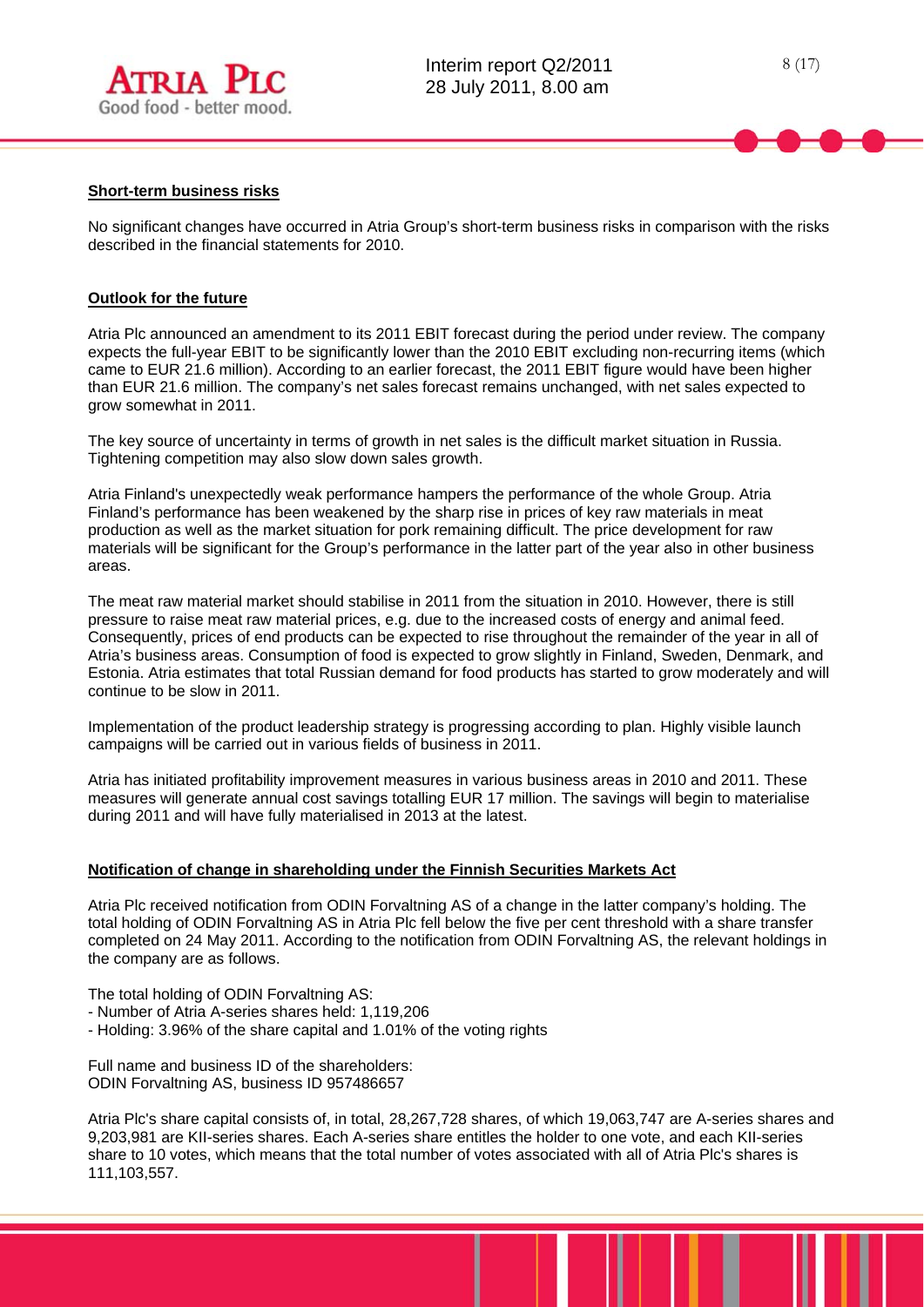

### **Decisions of the Annual General Meeting**

The General Meeting approved the financial statements and the consolidated financial statements for 2010 and discharged the members of the Supervisory Board and the Board of Directors as well as the president and CEO from liability for 2010.

The General Meeting approved a dividend of EUR 0.25 being paid for each share for the 2010 financial year. Dividends were paid to shareholders who were entered on the record date for the payment of dividends in the company's shareholder register kept by Euroclear Finland Oy. The record date for the payment of dividends was 4 May 2011, and the date of payment was 11 May 2011.

PricewaterhouseCoopers Oy, a firm of chartered public accountants, was elected to serve as the company's auditor until the closing of the next AGM. The auditing firm has reported that the auditor with principal responsibility shall be Authorised Public Accountant Juha Wahlroos.

The General Meeting decided that the composition of the Supervisory Board shall be as follows:

| Member              | Term ends |
|---------------------|-----------|
| Juha-Matti Alaranta | 2012      |
| Juho Anttikoski     | 2013      |
| Mika Asunmaa        | 2013      |
| Lassi-Antti Haarala | 2012      |
| Juhani Herrala      | 2013      |
| Henrik Holm         | 2012      |
| Veli Hyttinen       | 2014      |
| Pasi Ingalsuo       | 2014      |
| Juha Kiviniemi      | 2014      |
| Teuvo Mutanen       | 2014      |
| Mika Niku           | 2012      |
| Seppo Paavola       | 2012      |
| Heikki Panula       | 2013      |
| Pekka Parikka       | 2014      |
| Juha Partanen       | 2013      |
| Ari Pirkola         | 2013      |
| Juho Tervonen       | 2012      |
| Tomi Toivanen       | 2012      |
| Timo Tuhkasaari     | 2014      |
|                     |           |

There are, in total, 19 members.

The General Meeting decided that the meeting fees of the members of the Supervisory Board will remain unchanged. The fees are EUR 250 per meeting, the compensation for loss of working time is EUR 250 per meeting and proceeding day, the fee payable to the chairman of the Supervisory Board is EUR 3,000 per month, and the fee payable to the deputy chairman is EUR 1,500 per month.

# **Dividend distribution**

On 31 December 2010, the parent company's distributable profit stood at EUR 84.1 million. No significant changes have occurred in the company's financial position since the end of the accounting period. In accordance with the decision of the General Meeting, the company distributed a dividend of EUR 0.25 per share for 2010, for a total of EUR 7 million.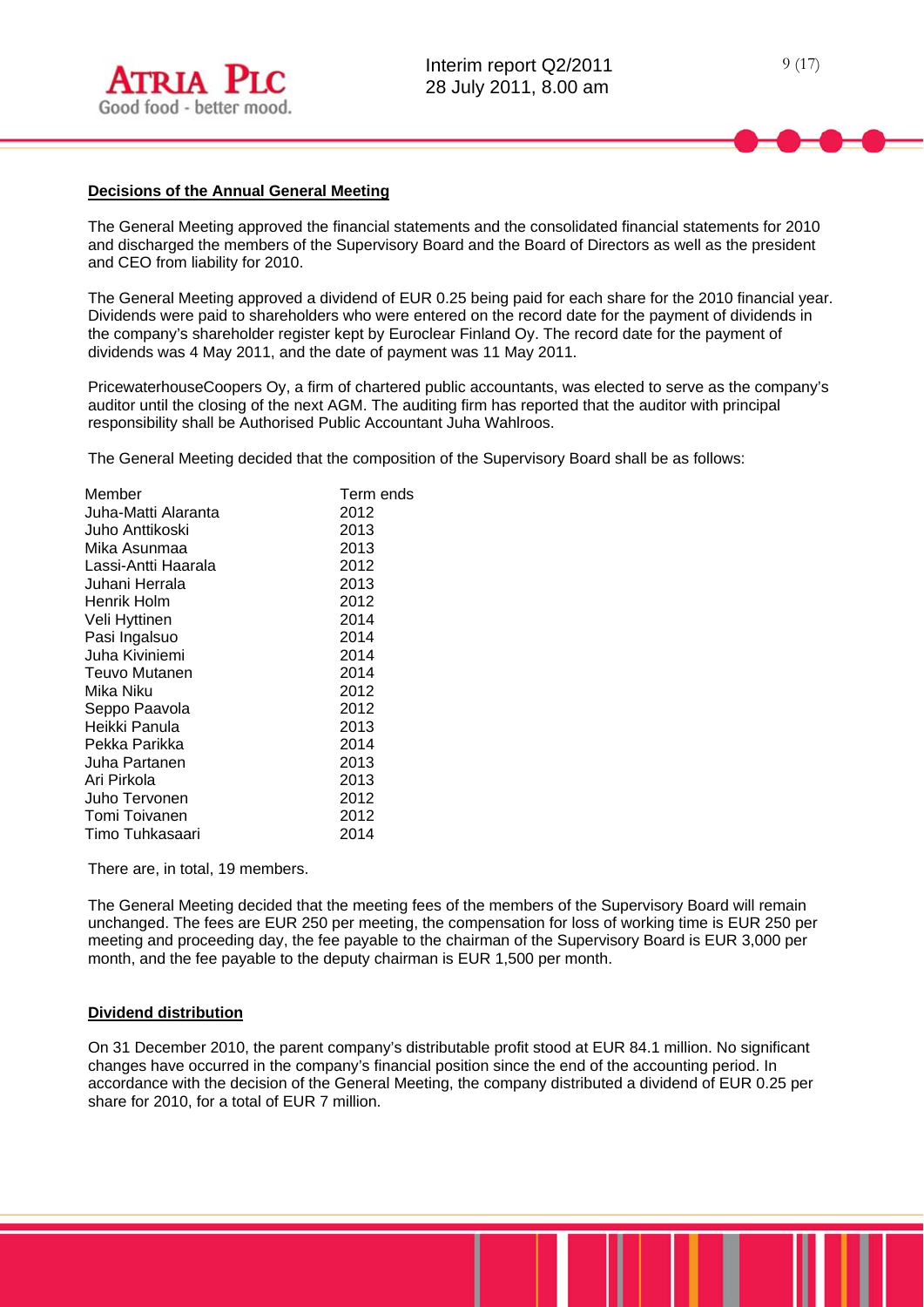### **Valid authorisations and authorisation to grant special rights and purchase of treasury shares**

The General Meeting authorised the Board of Directors to decide, on one or several occasions, on the issue of a maximum of 12,800,000 new A-series shares or on any A-series shares held by the company through a share issue and/or by granting option rights or other special rights entitling people to shares as referred to in Chapter 10, section 1 of the Companies Act. The authorisation is intended to be used for the financing or execution of any acquisitions or other arrangements or investments related to the company's business, for the implementation of the company's incentive programme, or for other purposes subject to the Board's decision.

The Board is also authorised to decide on all terms and conditions of the share issue and of the granting of special rights as referred to in Chapter 10, section 1 of the Companies Act. The authorisation thus includes the right also to issue shares in deviation from the proportion of the shares held by the shareholders under the conditions provided by law, the right to issue shares against or without payment, and the right to decide on a share issue to the company itself without payment – subject to the provisions of the Companies Act regarding the maximum number of treasury shares to be held by a company.

The authorisation shall supersede the share issue authorisation granted by the Annual General Meeting on 29 April 2010 to the Board of Directors and be valid until the closing of the next Annual General Meeting or until 30 June 2012, whichever is first.

The General Meeting authorised the Board of Directors to decide, on one or several occasions, on the acquisition of a maximum of 2,800,000 of the company's own A-series shares with funds belonging to the company's unrestricted equity, subject to the provisions of the Limited Liability Companies Act regarding the maximum number of treasury shares to be held by a company. The company's A-series shares may be acquired for use as consideration in any acquisitions or other arrangements related to the company's business, to finance investments, as part of the company's incentive scheme, to develop the company's capital structure, to be otherwise further transferred, to be retained by the company, or to be cancelled.

The shares shall be acquired in a proportion other than that of the shareholders' current shareholdings in the company in public trading arranged by NASDAQ OMX Helsinki Ltd at the trading market price for the moment of acquisition. The shares shall be acquired and paid for in accordance with the rules of NASDAQ OMX Helsinki Ltd and Euroclear Finland Oy.

The Board of Directors was authorised to decide on the acquisition of the company's own shares in all other respects. The authorisation shall supersede the authorisation granted by the Annual General Meeting on 29 April 2010 to the Board of Directors to decide on the acquisition of the company's own shares and be valid until the closing of the next Annual General Meeting or until 30 June 2012, whichever is first.

### **Accounting principles**

This interim report has been prepared in accordance with the IAS 34 Interim Financial Reporting standard. Atria has applied the same principles in preparing this interim report as in preparing the 2010 annual financial statements. However, as of 1 January 2011, the Group has adopted new or revised standards and IFRIC interpretations published by the IASB, included in the accounting principles of the annual financial statements of 2010. These new or revised standards or interpretations did not have any impact on the figures presented for the review period.

The principles and formulae for the calculation of key indicators have not changed, and they are presented in the 2010 annual financial statements. The figures given in the interim report are presented in units of 1,000,000 euros, so the combined total of individual figures may differ from the total sum presented. The figures given in the interim report are unaudited.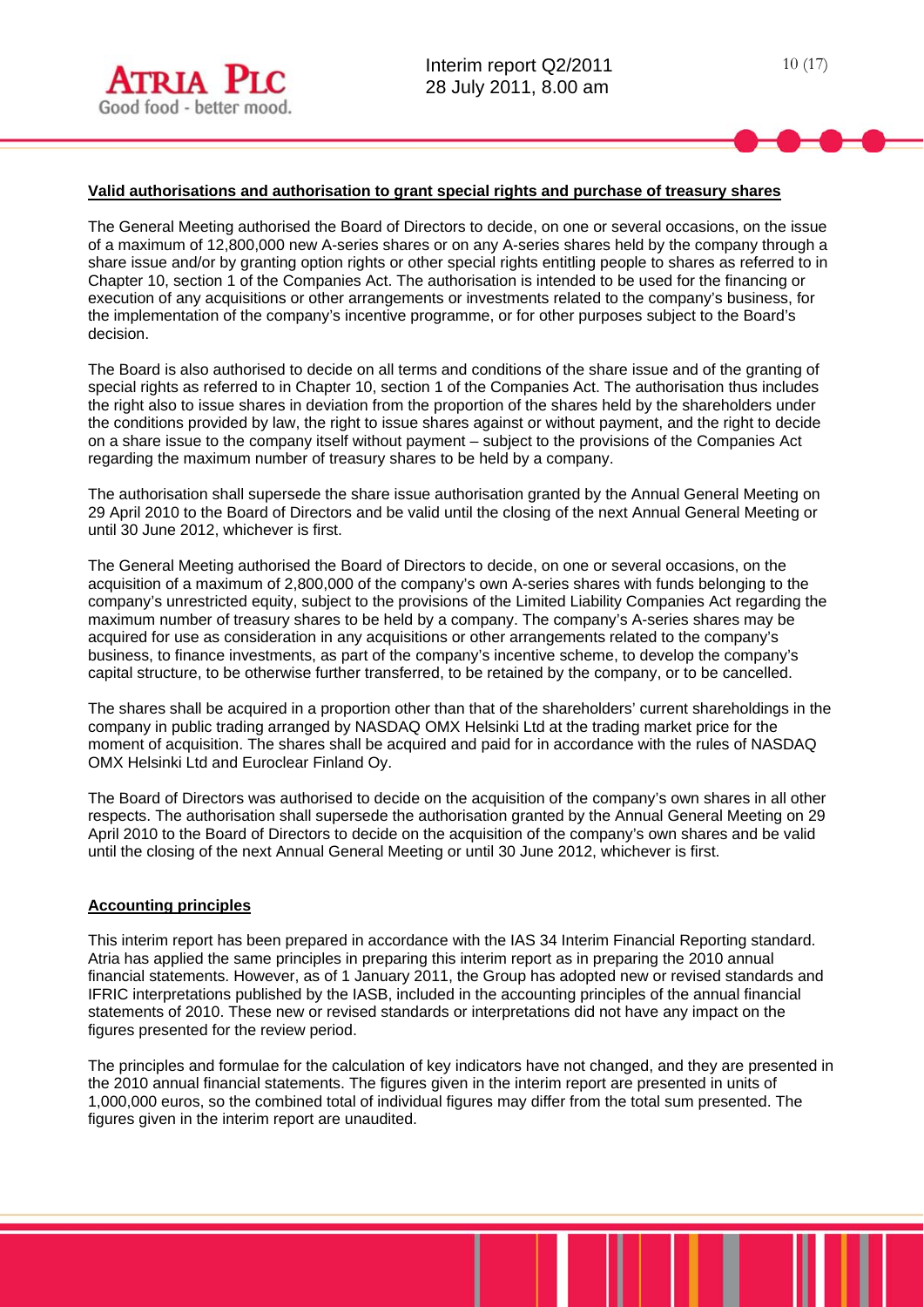

# **Atria Plc**

l

| <b>CONSOLIDATED INCOME STATEMENT</b>      |            |            |            |            |             |
|-------------------------------------------|------------|------------|------------|------------|-------------|
|                                           |            |            |            |            |             |
| <b>EUR million</b>                        | $4 - 6/11$ | $4 - 6/10$ | $1 - 6/11$ | $1 - 6/10$ | $1 - 12/10$ |
|                                           |            |            |            |            |             |
| <b>Net sales</b>                          | 333.6      | 317.0      | 637.6      | 622.9      | 1,300.9     |
|                                           |            |            |            |            |             |
| Cost of goods sold                        | $-298.0$   | $-279.0$   | $-573.8$   | $-550.8$   | $-1,149.1$  |
| <b>Gross profit</b>                       | 35.6       | 38.0       | 63.8       | 72.1       | 151.8       |
|                                           |            |            |            |            |             |
| Sales and marketing costs                 | $-25.0$    | $-21.7$    | $-46.4$    | $-40.4$    | $-84.5$     |
| Administration costs                      | $-12.2$    | $-12.4$    | $-24.1$    | $-24.7$    | $-47.3$     |
| Other operating income                    | 2.2        | 1.4        | 3.6        | 2.2        | 7.7         |
| Other operating expenses                  | $-1.5$     | $-0.6$     | $-2.1$     | $-3.5$     | $-17.9$     |
| <b>EBIT</b>                               | $-0.9$     | 4.7        | $-5.2$     | 5.7        | 9.8         |
|                                           |            |            |            |            |             |
| Finance income and costs                  | $-3.6$     | $-1.6$     | $-6.5$     | $-5.0$     | $-11.2$     |
| Income from joint-ventures and associates | 0.1        | 0.4        | 0.7        | 1.0        | 1.7         |
| <b>Profit before tax</b>                  | $-4.4$     | 3.5        | $-10.9$    | 1.7        | 0.3         |
|                                           |            |            |            |            |             |
| Income taxes                              | 0.1        | $-0.3$     | 1.2        | $-0.3$     | $-4.5$      |
| Profit for the period                     | $-4.3$     | 3.2        | $-9.8$     | 1.4        | $-4.2$      |
|                                           |            |            |            |            |             |
| Profit attributable to:                   |            |            |            |            |             |
| Owners of the parent                      | $-4.1$     | 2.9        | $-9.7$     | 0.9        | $-5.0$      |
| Non-controlling interests                 | $-0.2$     | 0.3        | $-0.1$     | 0.5        | 0.8         |
| <b>Total</b>                              | $-4.3$     | 3.2        | $-9.8$     | 1.4        | $-4.2$      |
|                                           |            |            |            |            |             |
| Basic earnings/share. EUR                 | $-0.15$    | 0.10       | $-0.34$    | 0.03       | $-0.18$     |
|                                           |            |            |            |            |             |
| Diluted earnings/share. EUR               | $-0.15$    | 0.10       | $-0.34$    | 0.03       | $-0.18$     |
|                                           |            |            |            |            |             |

# **CONSOLIDATED STATEMENT OF COMPREHENSIVE INCOME**

| <b>EUR million</b>                          | $4 - 6/11$ | $4 - 6/10$ | $1 - 6/11$ | $1 - 6/10$ | $1 - 12/10$ |
|---------------------------------------------|------------|------------|------------|------------|-------------|
| Profit for the period                       | $-4.3$     | 3.2        | $-9.8$     | 1.4        | $-4.2$      |
| Other comprehensive income after tax:       |            |            |            |            |             |
| Cash flow hedging                           | $-1.5$     | 0.6        | $-1.3$     | 0.0        | 3.2         |
| Net investment hedging                      |            |            |            |            | 0.3         |
| <b>Translation differences</b>              | $-2.0$     | 12.2       | $-0.6$     | 20.7       | 16.9        |
| Total comprehensive income for the period   | $-7.8$     | 16.0       | $-11.7$    | 22.1       | 16.2        |
| Total comprehensive income attributable to: |            |            |            |            |             |
| Owners of the parent                        | $-7.7$     | 15.7       | $-11.6$    | 21.6       | 15.3        |
| Non-controlling interests                   | $-0.1$     | 0.3        | $-0.1$     | 0.5        | 0.9         |
| <b>Total</b>                                | $-7.8$     | 16.0       | $-11.7$    | 22.1       | 16.2        |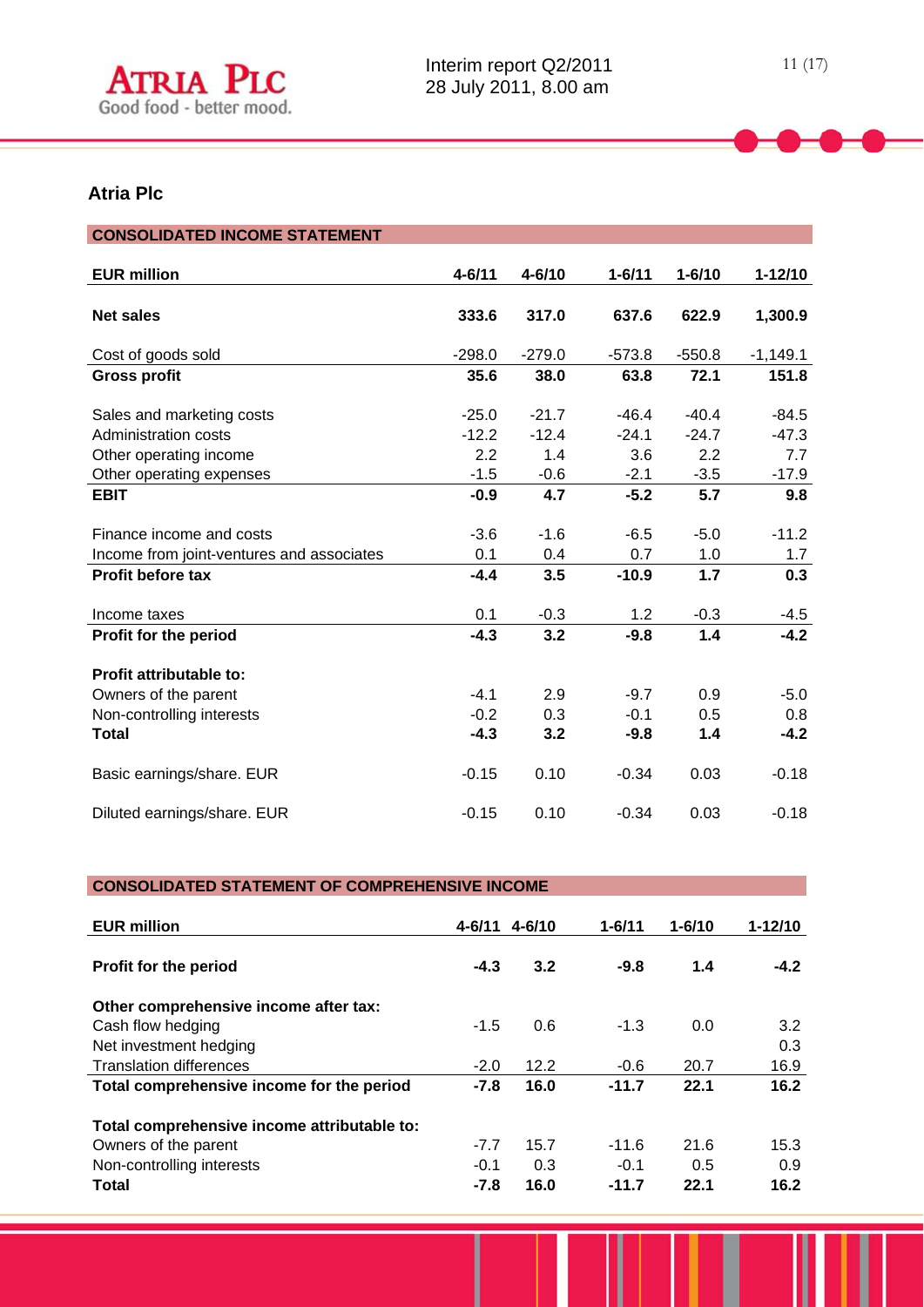#### **CONSOLIDATED STATEMENT OF FINANCIAL POSITION**

| <b>Assets</b>                                                   |                  |                  |                  |
|-----------------------------------------------------------------|------------------|------------------|------------------|
| <b>EUR million</b>                                              | 30.6.11          | 30.6.10          | 31.12.10         |
|                                                                 |                  |                  |                  |
| <b>Non-current assets</b>                                       |                  |                  |                  |
| Property, plant and equipment                                   | 468.3            | 483.9            | 470.1            |
| <b>Biological assets</b>                                        | 1.3              | 2.0              | 1.9              |
| Goodwill                                                        | 159.7            | 167.8            | 162.9            |
| Other intangible assets                                         | 73.3             | 73.1             | 75.5             |
| Investments in joint ventures and associates                    | 12.2             | 10.5             | 11.9             |
| Other financial assets                                          | 1.6              | 2.3              | 1.6              |
| Loans and other receivables                                     | 17.7             | 16.8             | 20.2             |
| Deferred tax assets                                             | 13.8             | 9.0              | 11.5             |
| <b>Total</b>                                                    | 747.9            | 765.4            | 755.5            |
| <b>Current assets</b>                                           |                  |                  |                  |
| Inventories                                                     | 104.8            | 106.9            | 105.3            |
| <b>Biological assets</b>                                        | 5.9              | 6.4              | 5.8              |
| Trade and other receivables                                     | 193.6            | 218.8            | 217.3            |
| Cash and cash equivalents                                       | 8.3              | 11.0             | 18.5             |
| Total                                                           | 312.7            | 343.1            | 346.9            |
| Non-current assets held for sale                                | 9.2              | 10.3             | 9.2              |
| <b>Total assets</b>                                             | 1,069.8          | 1,118.8          | 1,111.6          |
|                                                                 |                  |                  |                  |
| <b>Equity and liabilities</b>                                   |                  |                  |                  |
| <b>EUR million</b>                                              | 30.6.11          | 30.6.10          | 31.12.10         |
| Equity belonging to the shareholders                            |                  |                  |                  |
| of the parent company                                           | 424.6            | 449.5            | 443.2            |
| Non-controlling interest                                        | 2.7              | 2.4              | 2.9              |
| <b>Total equity</b>                                             | 427.3            | 451.9            | 446.0            |
| <b>Non-current liabilities</b>                                  |                  |                  |                  |
| Interest-bearing financial liabilities                          | 312.0            | 314.1            | 302.8            |
| Deferred tax liabilities                                        | 48.3             | 43.8             | 46.8             |
| Other non-interest-bearing liabilities                          | 0.5              | 1.7              | 0.8              |
| Provisions                                                      | 0.7              | 0.0              | 0.8              |
| <b>Total</b>                                                    | 361.4            | 359.6            | 351.2            |
| <b>Current liabilities</b>                                      |                  |                  |                  |
| Interest-bearing financial liabilities                          | 120.7            | 129.9            | 127.2            |
| Trade and other payables                                        |                  | 177.4            | 187.2            |
|                                                                 |                  |                  |                  |
| <b>Total</b>                                                    | 160.4<br>281.1   |                  | 314.4            |
|                                                                 |                  | 307.3            |                  |
| <b>Total liabilities</b><br><b>Total equity and liabilities</b> | 642.5<br>1,069.8 | 666.9<br>1,118.8 | 665.6<br>1,111.6 |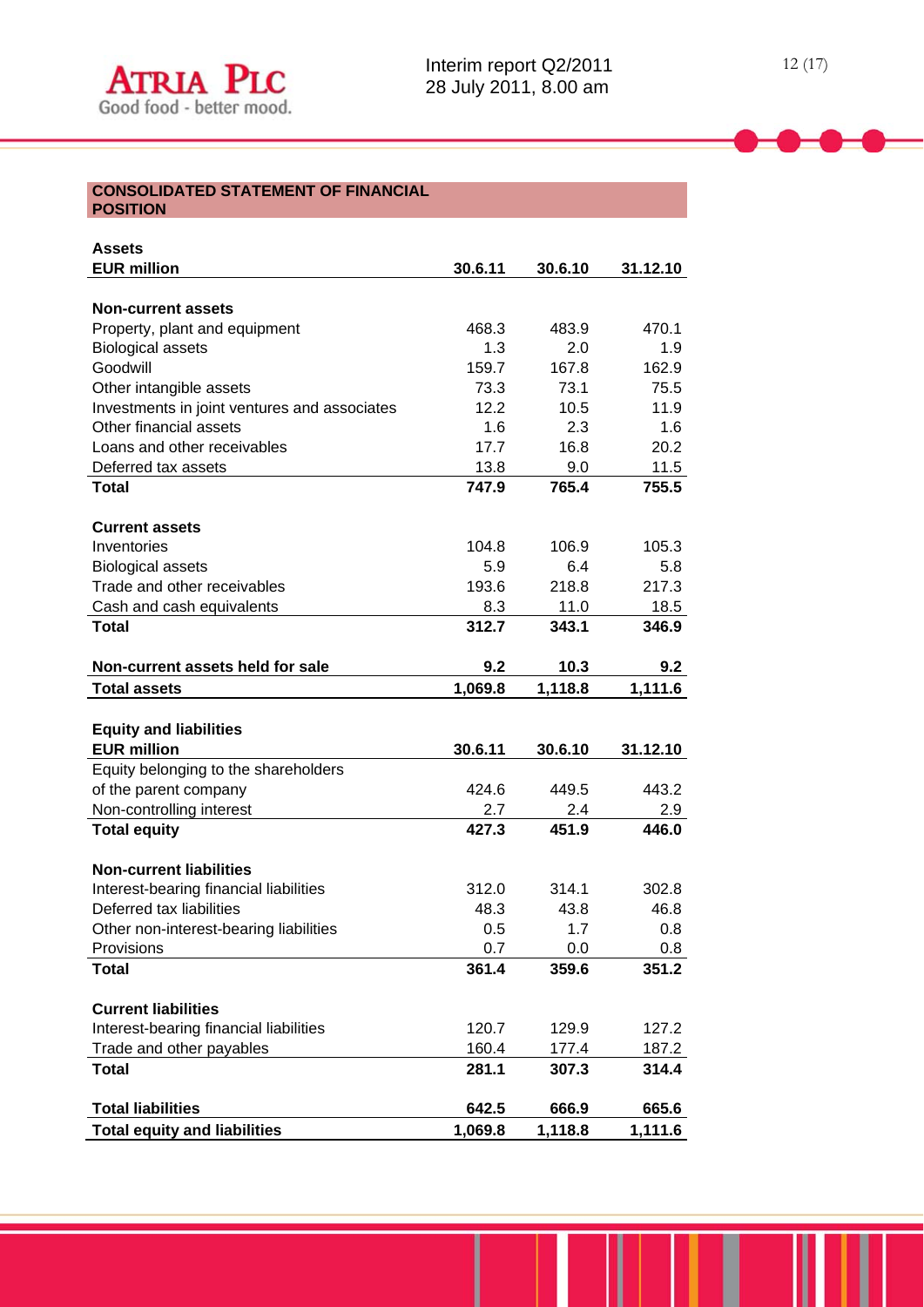# **CONSOLIDATED STATEMENT OF CHANGES IN EQUITY**

| <b>EUR million</b>                                                                     |          | Equity belonging to the shareholders<br>of parent company |            |                     |                         |                     |                                               |                  | Non-<br>cont<br>roll | <b>Total</b><br>equity |
|----------------------------------------------------------------------------------------|----------|-----------------------------------------------------------|------------|---------------------|-------------------------|---------------------|-----------------------------------------------|------------------|----------------------|------------------------|
|                                                                                        | ca<br>al | Share Share Own Other<br>pre<br>pit mium                  | sha<br>res | reser<br><b>ves</b> | rest.<br>equity<br>fund | non-lation<br>diff. | Inv. Trans Retain Total<br>ed<br>earn<br>ings |                  | ing<br>inte<br>rests |                        |
| <b>Equity 1.1.10</b>                                                                   | 48.1     | 138.5                                                     | $-1.3$     | $-1.7$              | 110.6                   | $-31.0$             |                                               | 171.9 435.1      | 1.8                  | 436.9                  |
| Periods comprehensive<br>income<br>Profit for the period<br>Other comprehensive        |          |                                                           |            |                     |                         |                     | 0.9                                           | 0.9              | 0.5                  | 1.4                    |
| income<br>Cash flow hedging<br><b>Translation differences</b><br><b>Transactions</b>   |          |                                                           |            | 0.0                 |                         | 20.6                |                                               | 0.0<br>20.6      | 0.1                  | 0.0<br>20.7            |
| with owners<br>Distribution of dividends                                               |          |                                                           |            |                     |                         |                     | $-7.1$                                        | $-7.1$           |                      | $-7.1$                 |
| <b>Equity 30.6.10</b>                                                                  | 48.1     | 138.5                                                     | $-1.3$     | $-1.7$              | 110.6                   | $-10.4$             |                                               | 165.7 449.5      | 2.4                  | 451.9                  |
| <b>Equity 1.1.11</b>                                                                   | 48.1     | 138.5                                                     | $-1.3$     | 1.8                 | 110.6                   | $-14.3$             |                                               | 159.8 443.2      | 2.9                  | 446.0                  |
| <b>Periods comprehensive</b><br>income<br>Profit for the period<br>Other comprehensive |          |                                                           |            |                     |                         |                     | $-9.7$                                        | $-9.7$           | $-0.1$               | $-9.8$                 |
| income<br>Cash flow hedging<br><b>Translation differences</b><br><b>Transactions</b>   |          |                                                           |            | $-1.3$              |                         | $-0.6$              |                                               | $-1.3$<br>$-0.6$ |                      | $-1.3$<br>$-0.6$       |
| with owners<br>Distribution of dividends                                               |          |                                                           |            |                     |                         |                     |                                               | $-7.0$           |                      | $-7.0$                 |
| <b>Equity 30.6.11</b>                                                                  | 48.1     | 138.5                                                     | $-1.3$     | 0.5                 | 110.6                   | $-15.0$             |                                               | 150.1 424.6      | 2.7                  | 427.3                  |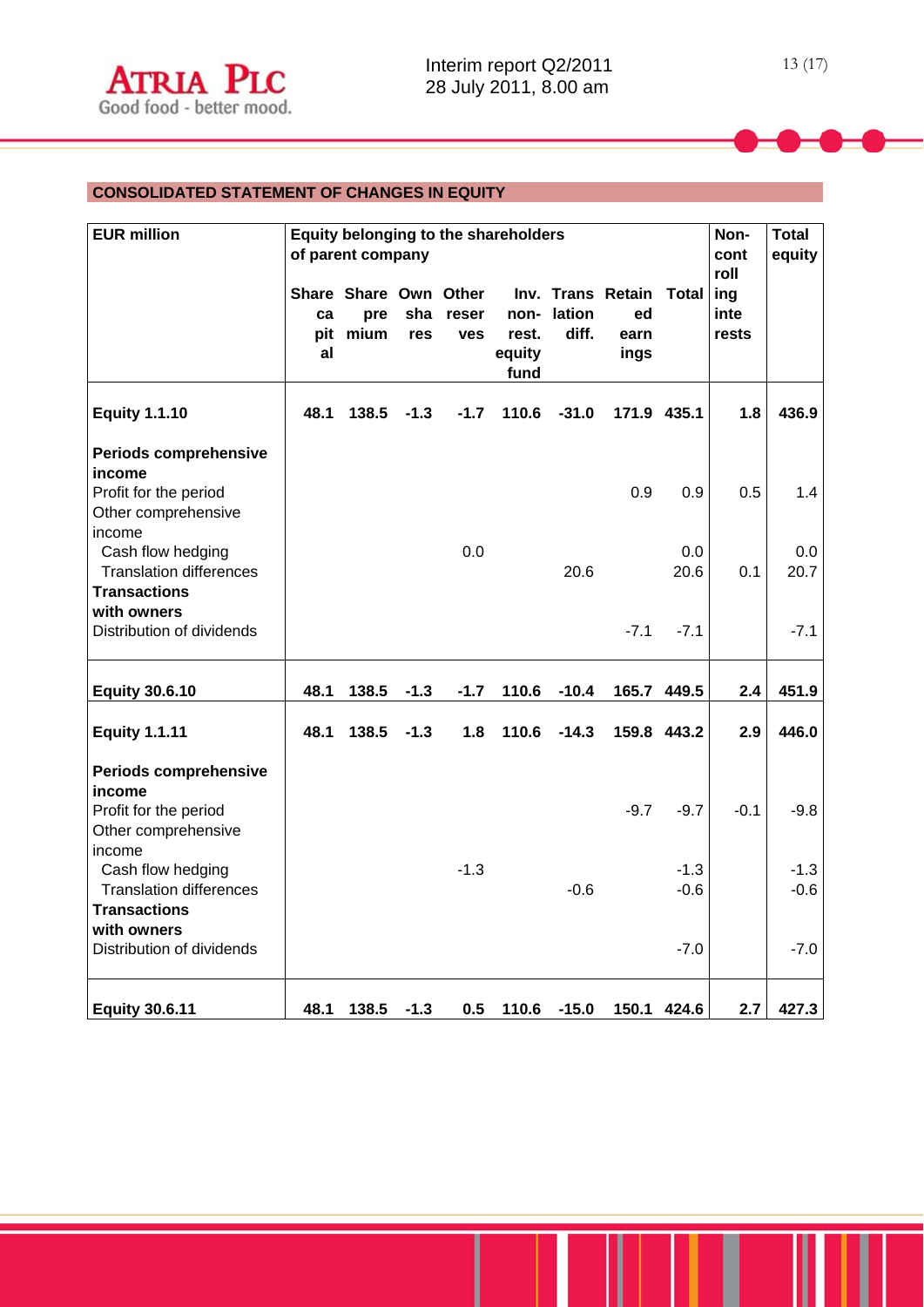| <b>EUR million</b>                      | $1 - 6/11$ | $1 - 6/10$ | $1 - 12/10$ |
|-----------------------------------------|------------|------------|-------------|
|                                         |            |            |             |
| Cash flow from operating activities     |            |            |             |
| Operating activities                    | 14.7       | 20.2       | 85.5        |
| Financial items and taxes               | $-5.9$     | $-16.6$    | $-40.9$     |
|                                         |            |            |             |
| Net cash flow from operating activities | 8.8        | 3.6        | 44.6        |
| Cash flow from investing activities     |            |            |             |
| Tangible and intangible assets          | $-13.7$    | $-24.1$    | $-39.6$     |
| Disposal of subsidiary                  | 2.0        |            |             |
| Acquisition of subsidiary               | $-6.1$     |            |             |
| Investments                             | 0.3        | $-4.7$     | $-0.6$      |
|                                         |            |            |             |
| Net cash used in investing activities   | $-17.5$    | $-28.8$    | $-40.2$     |
| Cash flow from financing activities     |            |            |             |
| Loans drawn down                        | 50.0       | 29.5       | 40.8        |
| Loans repaid                            | $-44.3$    | $-22.5$    | $-56.2$     |
| Dividends paid                          | $-7.0$     | $-7.1$     | $-7.0$      |
|                                         |            |            |             |
| Net cash used in financing activities   | $-1.4$     | $-0.1$     | $-22.4$     |
| <b>Change in liquid funds</b>           | $-10.1$    | $-25.3$    | $-18.0$     |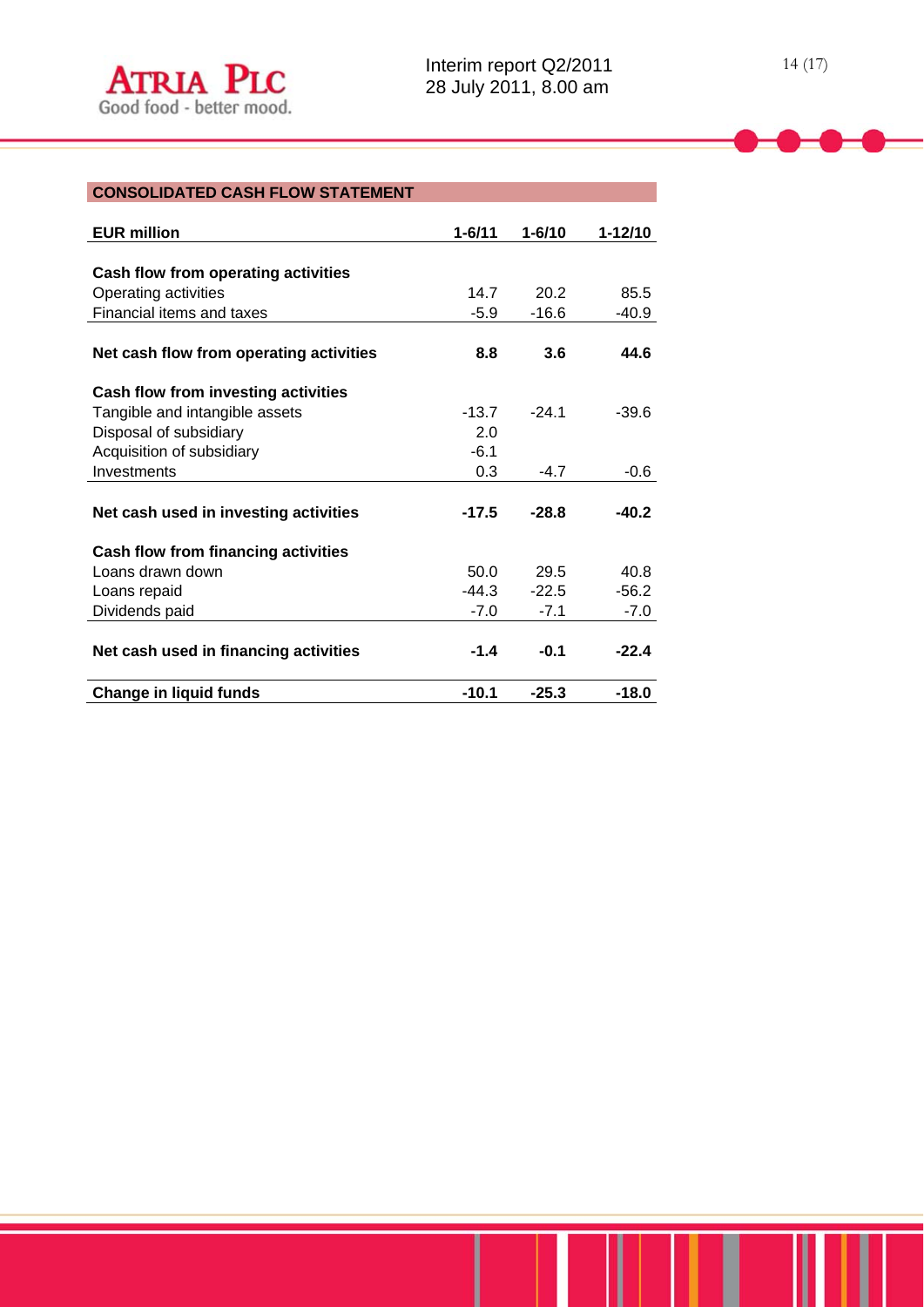# **OPERATING SEGMENTS**

l

| <b>EUR million</b> | $4 - 6/11$ | $4 - 6/10$ | $1 - 6/11$ | $1 - 6/10$ | $1 - 12/10$ |
|--------------------|------------|------------|------------|------------|-------------|
|                    |            |            |            |            |             |
| <b>Net sales</b>   |            |            |            |            |             |
| Finland            | 203.0      | 178.9      | 389.3      | 358.0      | 767.8       |
| Scandinavia        | 95.8       | 99.7       | 183.6      | 194.7      | 391.6       |
| Russia             | 32.5       | 34.4       | 60.8       | 63.3       | 129.2       |
| <b>Baltic</b>      | 9.1        | 9.8        | 17.3       | 17.5       | 35.0        |
| Eliminations       | $-6.8$     | $-5.8$     | $-13.3$    | $-10.6$    | $-22.7$     |
| <b>Total</b>       | 333.6      | 317.0      | 637.6      | 622.9      | 1,300.9     |
|                    |            |            |            |            |             |
| <b>EBIT</b>        |            |            |            |            |             |
| Finland            | 2.6        | 6.0        | 3.2        | 10.9       | 30.7        |
| Scandinavia        | 2.7        | 3.3        | 5.0        | 4.0        | 13.9        |
| Russia             | $-5.6$     | $-2.7$     | $-11.1$    | $-4.9$     | $-27.9$     |
| <b>Baltic</b>      | 0.2        | $-0.8$     | 0.0        | $-2.1$     | $-3.7$      |
| Unallocated *      | $-0.9$     | $-1.1$     | $-2.2$     | $-2.2$     | $-3.2$      |
| <b>Total</b>       | $-0.9$     | 4.7        | $-5.2$     | 5.7        | 9.8         |

\* H1/2011 includes a non-recurring severance pay item of EUR 0.8 million including social expenses relating to the termination of the employment contract with Atria Plc's previous CEO

| <b>ROCE</b> *<br>Finland<br>Scandinavia<br>Russia<br><b>Baltic</b><br>Group |      |      | 6.0%<br>5.9%<br>$-20.6%$<br>$-4.3%$<br>$-0.1%$ | 8.9%<br>4.7%<br>$-3.8%$<br>28.6 %<br>3.0% | 7.9%<br>5.3%<br>$-16.9%$<br>$-9.6%$<br>1.1% |
|-----------------------------------------------------------------------------|------|------|------------------------------------------------|-------------------------------------------|---------------------------------------------|
| $*$ ROCE =                                                                  |      |      |                                                |                                           |                                             |
| EBIT, 12mr / Capital employed, 12 mr avg *100                               |      |      |                                                |                                           |                                             |
| <b>Investments</b>                                                          |      |      |                                                |                                           |                                             |
| Finland                                                                     | 14.3 | 4.0  | 17.1                                           | 6.2                                       | 13.3                                        |
| Scandinavia                                                                 | 2.5  | 2.6  | 4.0                                            | 4.4                                       | 9.5                                         |
| Russia                                                                      | 1.6  | 4.4  | 2.9                                            | 16.2                                      | 22.6                                        |
| <b>Baltic</b>                                                               | 0.3  | 0.2  | 0.4                                            | 0.3                                       | 0.8                                         |
| <b>Total</b>                                                                | 18.7 | 11.2 | 24.4                                           | 27.1                                      | 46.2                                        |
|                                                                             |      |      |                                                |                                           |                                             |
| <b>Depreciations</b>                                                        |      |      |                                                |                                           |                                             |
| Finland                                                                     | 6.5  | 7.3  | 13.0                                           | 14.6                                      | 28.7                                        |
| Scandinavia                                                                 | 2.9  | 2.9  | 5.8                                            | 5.8                                       | 11.9                                        |
| Russia                                                                      | 2.6  | 1.9  | 5.1                                            | 3.6                                       | 18.9                                        |
| <b>Baltic</b>                                                               | 0.7  | 0.8  | 1.4                                            | 1.6                                       | 3.0                                         |
| <b>Total</b>                                                                | 12.7 | 12.9 | 25.3                                           | 25.6                                      | 62.5                                        |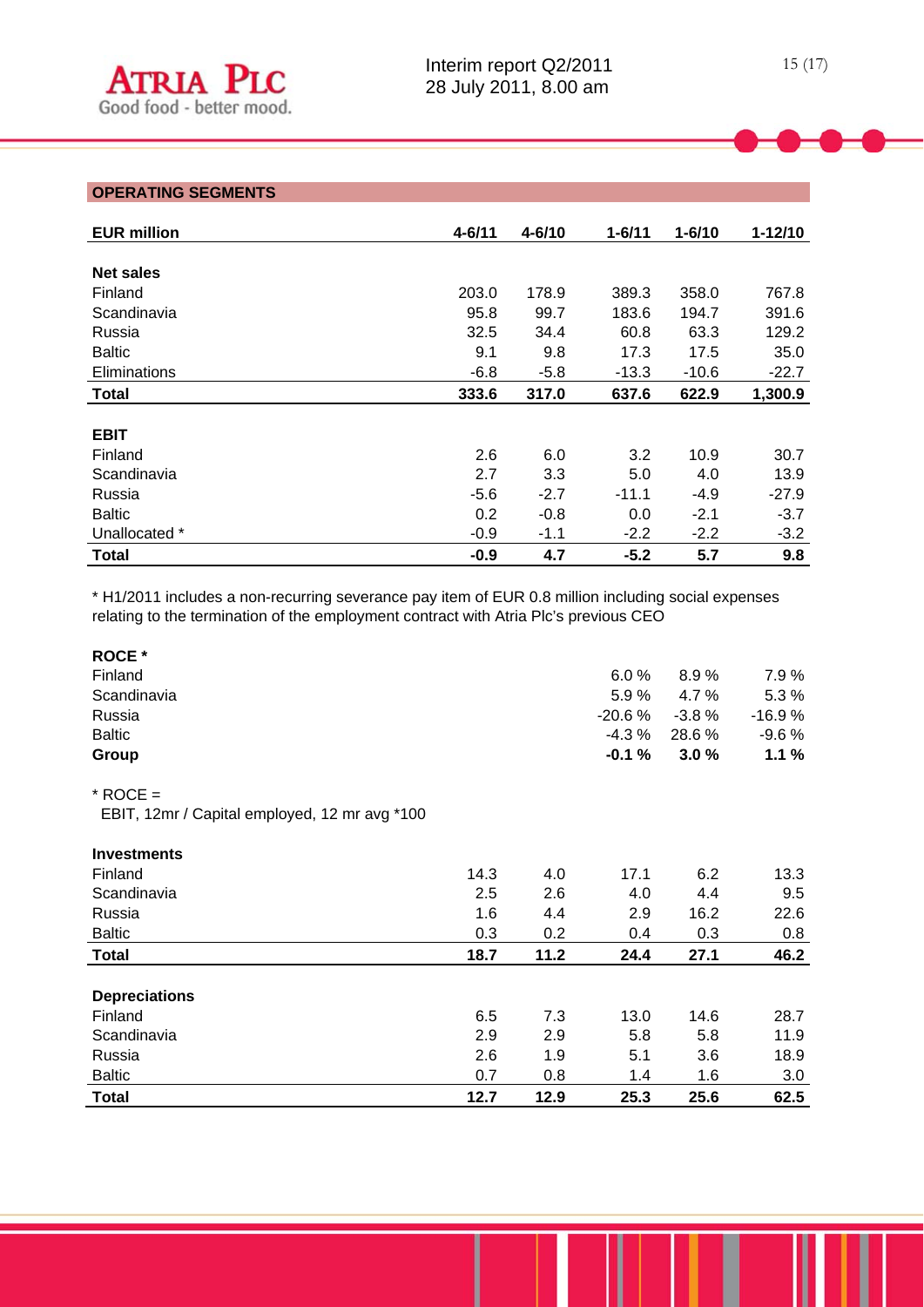### **CONTINGENT LIABILITIES**

l

| <b>EUR million</b>                                                                                                         | 30.6.11           | 30.6.10           | 31.12.10          |
|----------------------------------------------------------------------------------------------------------------------------|-------------------|-------------------|-------------------|
| Debts with mortgages or other collateral<br>given as security<br>Loans from financial institutions<br>Pension fund loans   | 4.9<br>4.9        | 6.6<br>4.6        | 5.4<br>4.9        |
| Total                                                                                                                      | 9.8               | 11.2              | 10.3              |
| Mortgages and other securities given as<br>comprehensive security<br>Real estate mortgages<br>Corporate mortgages<br>Total | 4.7<br>4.0<br>8.7 | 6.6<br>3.1<br>9.7 | 5.0<br>4.0<br>9.0 |
| Guarantee engagements not included<br>in the balance sheet<br>Guarantees                                                   | 0.8               | 0.7               | 0.8               |

### **BUSINESS COMBINATIONS**

On 21 June 2011, Atria acquired the entire stock of Kauhajoen Teurastamokiinteistöt Oy from Itikka Cooperative as part of the bovine slaughtering and cutting efficiency improvement programme. Itikka Co-operative is included in the related parties of Atria. Kauhajoen Teurastamokiinteistöt Oy owns the slaughterhouse property and machinery used by Atria in Kauhajoki. The acquisition clarifies the ownership structure.

Atria invests approximately EUR 26 million in renovating the Kauhajoki bovine slaughterhouse and cutting plant. This investment is due to be completed by the end of 2012. The annual cost savings from the entire bovine slaughtering efficiency improvement programme are estimated at EUR 6 million.

| Kauhajoen Teurastamokiinteistöt Oy       | <b>Fair values</b><br>on acquisition | <b>Book value</b><br>before |
|------------------------------------------|--------------------------------------|-----------------------------|
| <b>EUR million</b>                       |                                      | the acquisition             |
|                                          |                                      |                             |
| Property, plant and equipment            | 9.0                                  | 2.4                         |
| Intangible assets                        | 0.1                                  | 0.1                         |
| Current receivables                      | 0.2                                  | 0.2                         |
| <b>Total assets</b>                      | 9.3                                  | 2.7                         |
| Non-current interest-bearing liabilities | 1.5                                  | 1.5                         |
| Deferred tax liabilities                 | 1.7                                  |                             |
| <b>Total liabilities</b>                 | 3.2                                  | 1.5                         |
| <b>Net assets</b>                        | 6.1                                  | 1.2 <sub>2</sub>            |
| <b>Purchase price</b>                    | 6.1                                  |                             |
| Effect of acquisition on cash flow       | 6.1                                  |                             |

The calculation is incomplete.